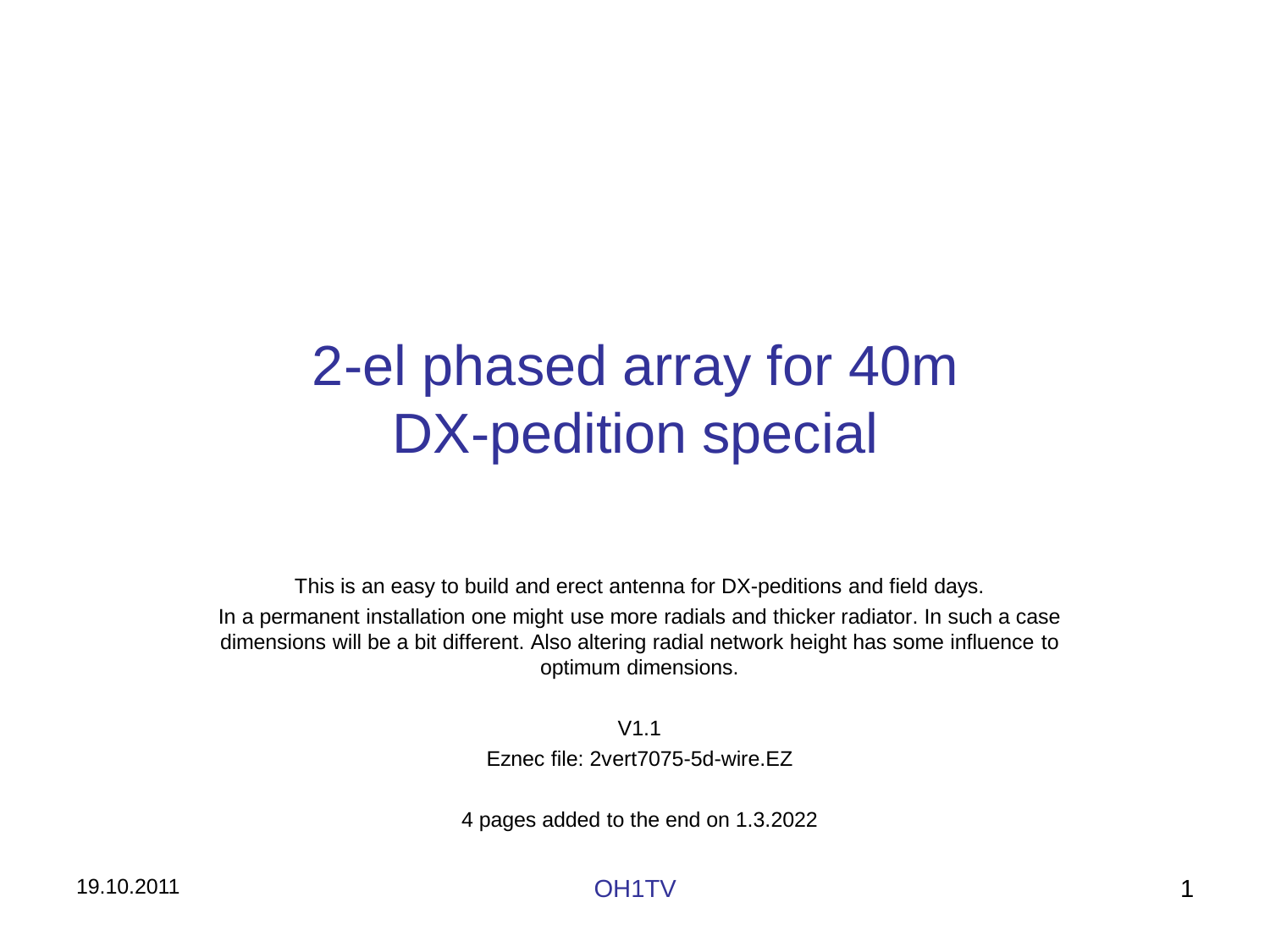## Two element vertical

Spacing of verticals 0.15-0.25 wavelengths Verticals radiators 0.25 wavelength long



Opposite voltage fed array by OH1TV

12.1.2011 OH1TV 2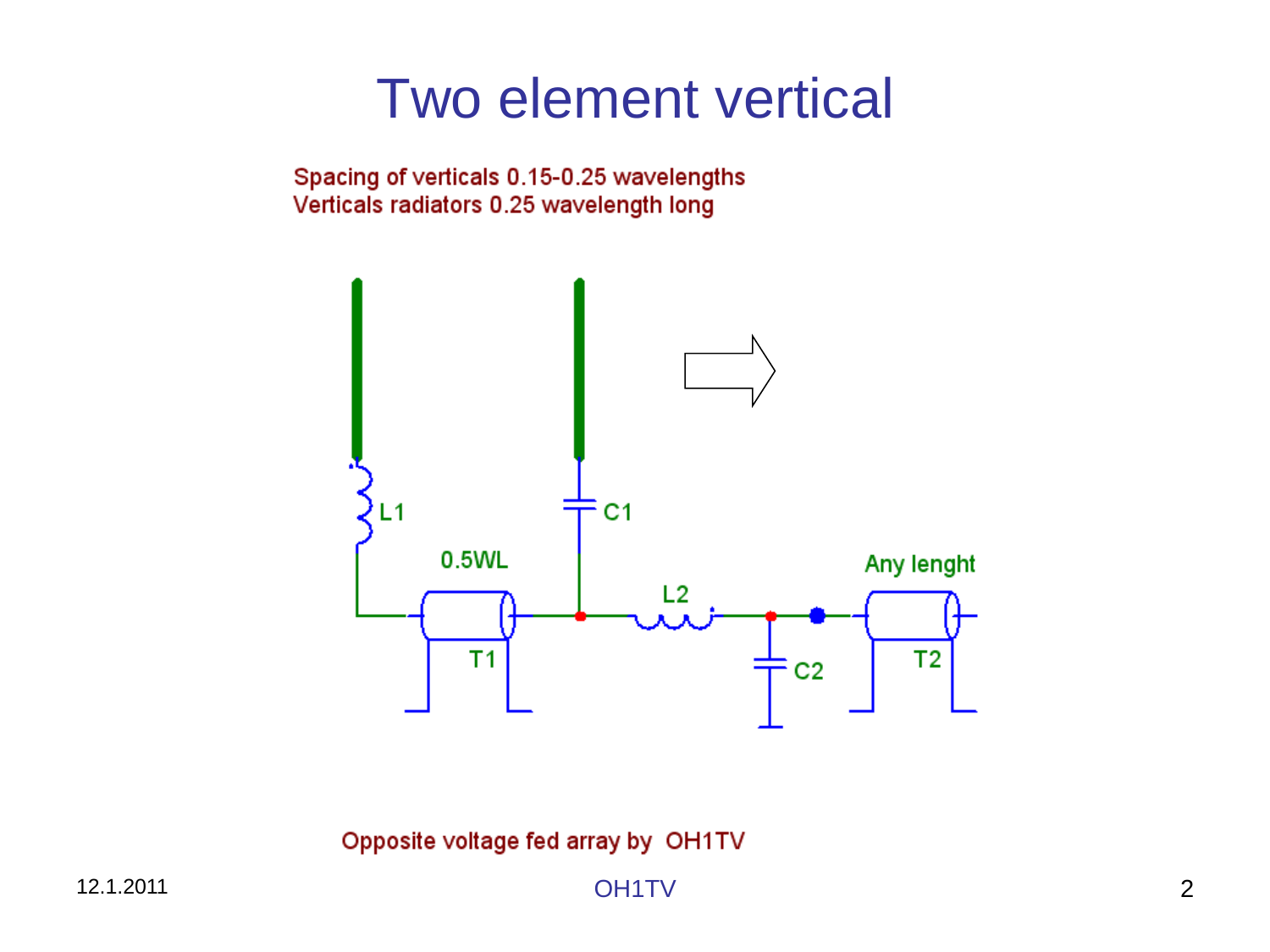## Two element vertical

Spacing of verticals 0.15-0.25 wavelengths Verticals radiators 0.25 wavelength long



Opposite voltage fed array by OH1TV

**OH1TV**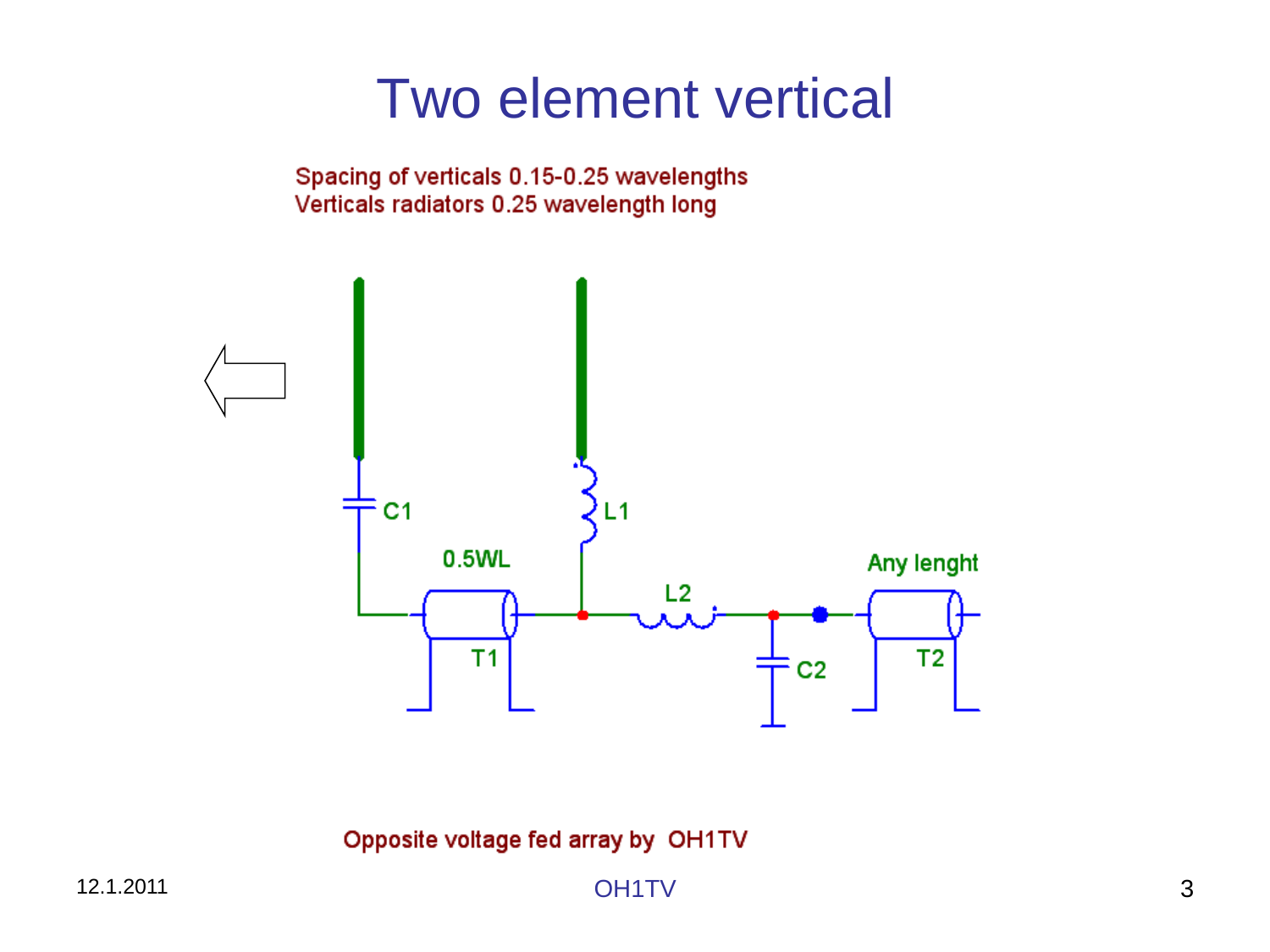## The concept

Opposite voltage feed-system

- Equal current amplitudes
- Current phase difference 107 deg



Radials are not shown here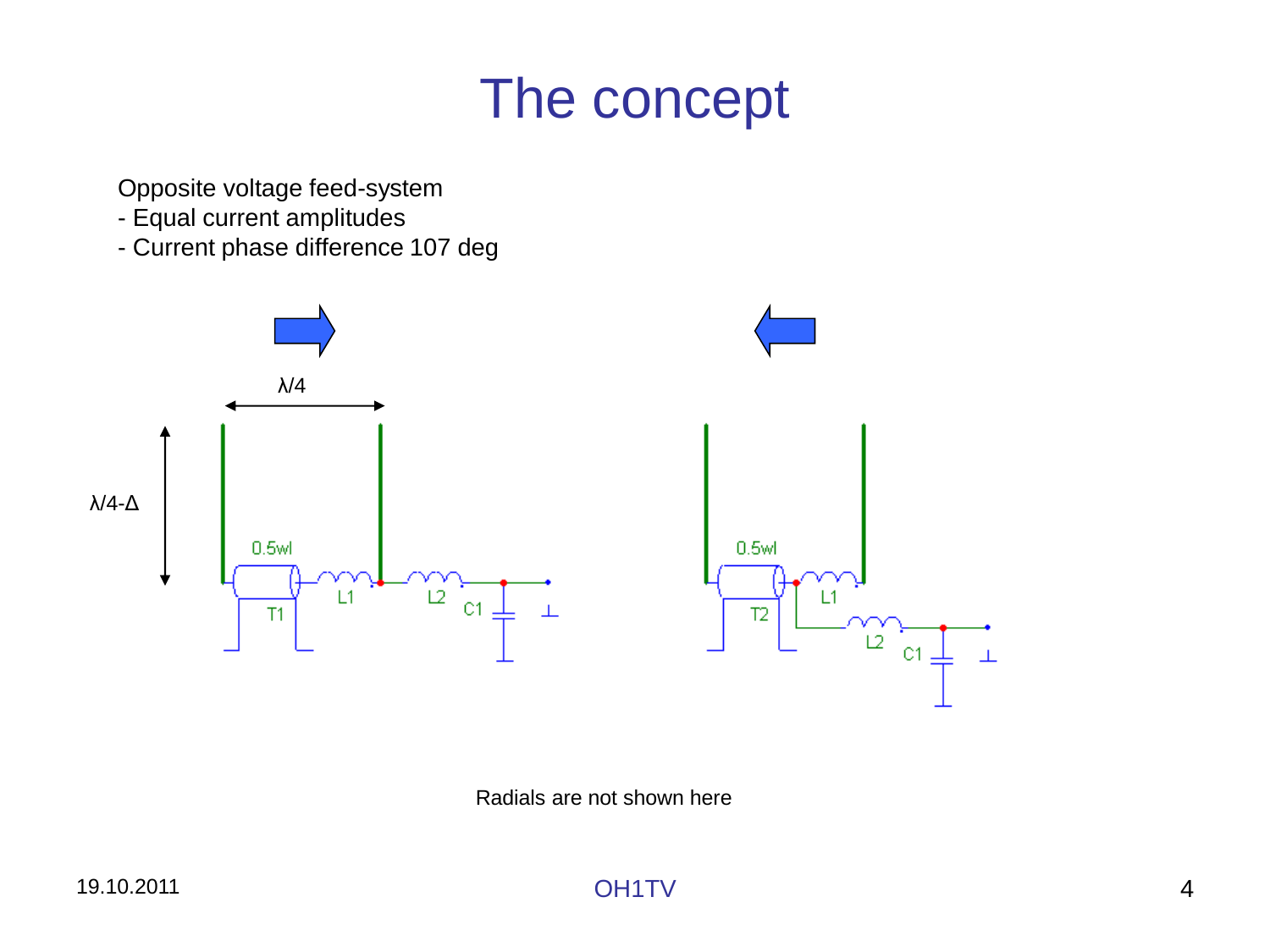#### Phasing box, 2-el verticals 7075kHz

Related Eznec: 2vert7075-5d-wire.EZ

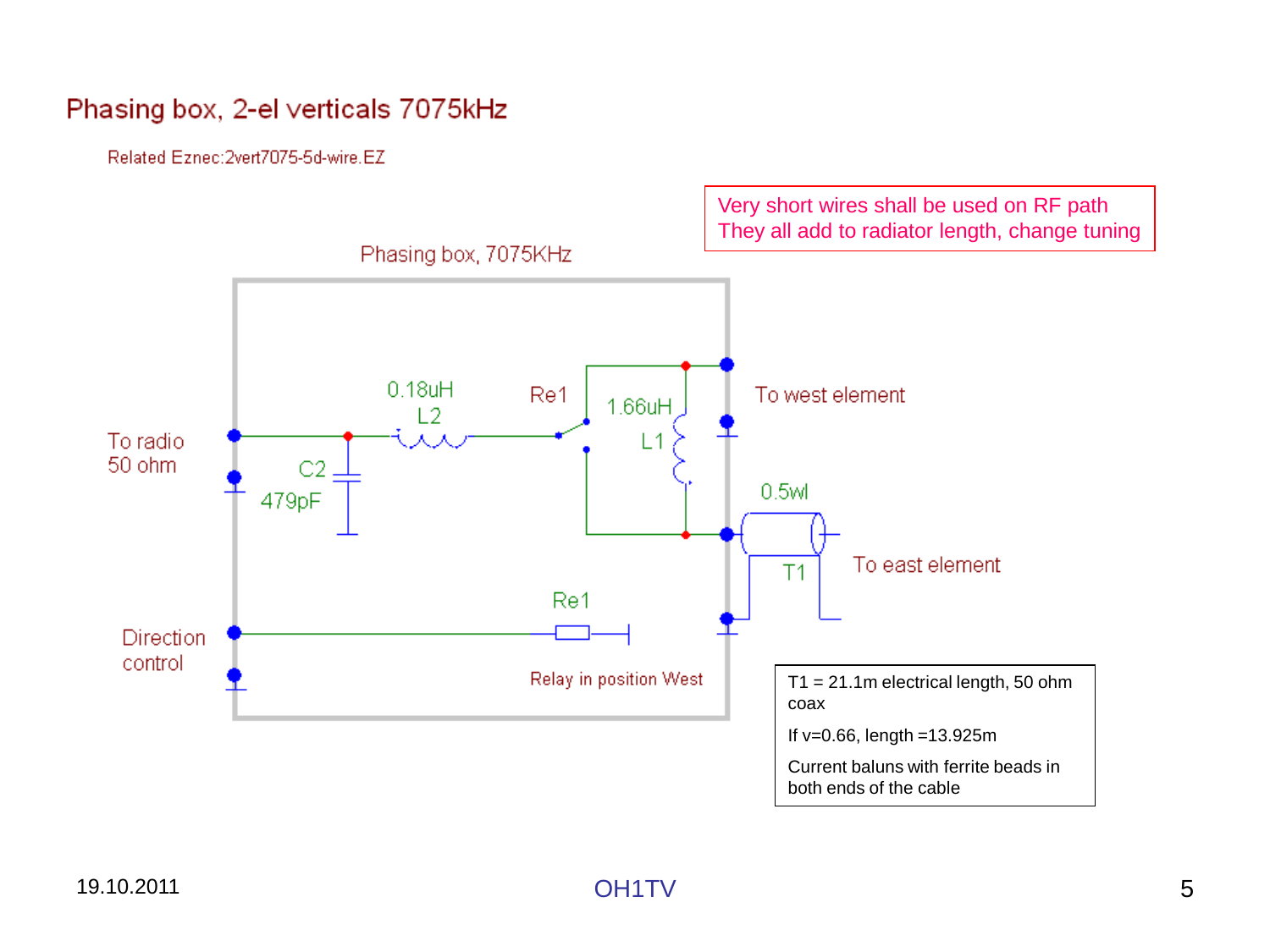## 2-el phased vertical array for 40m

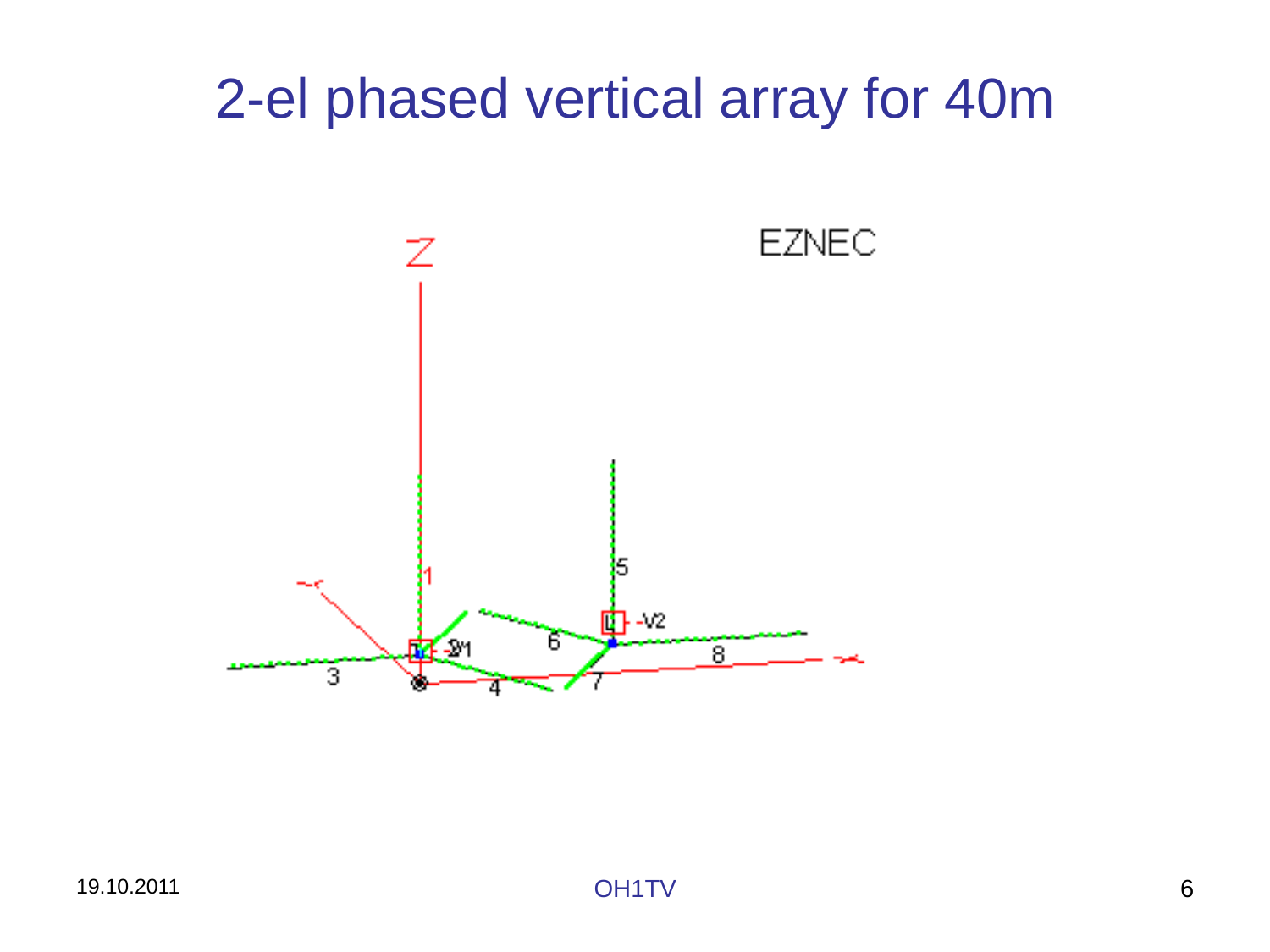

#### Normal ground 0.005S, 13

| 19.10.2011 |              |
|------------|--------------|
|            | <b>OH1TV</b> |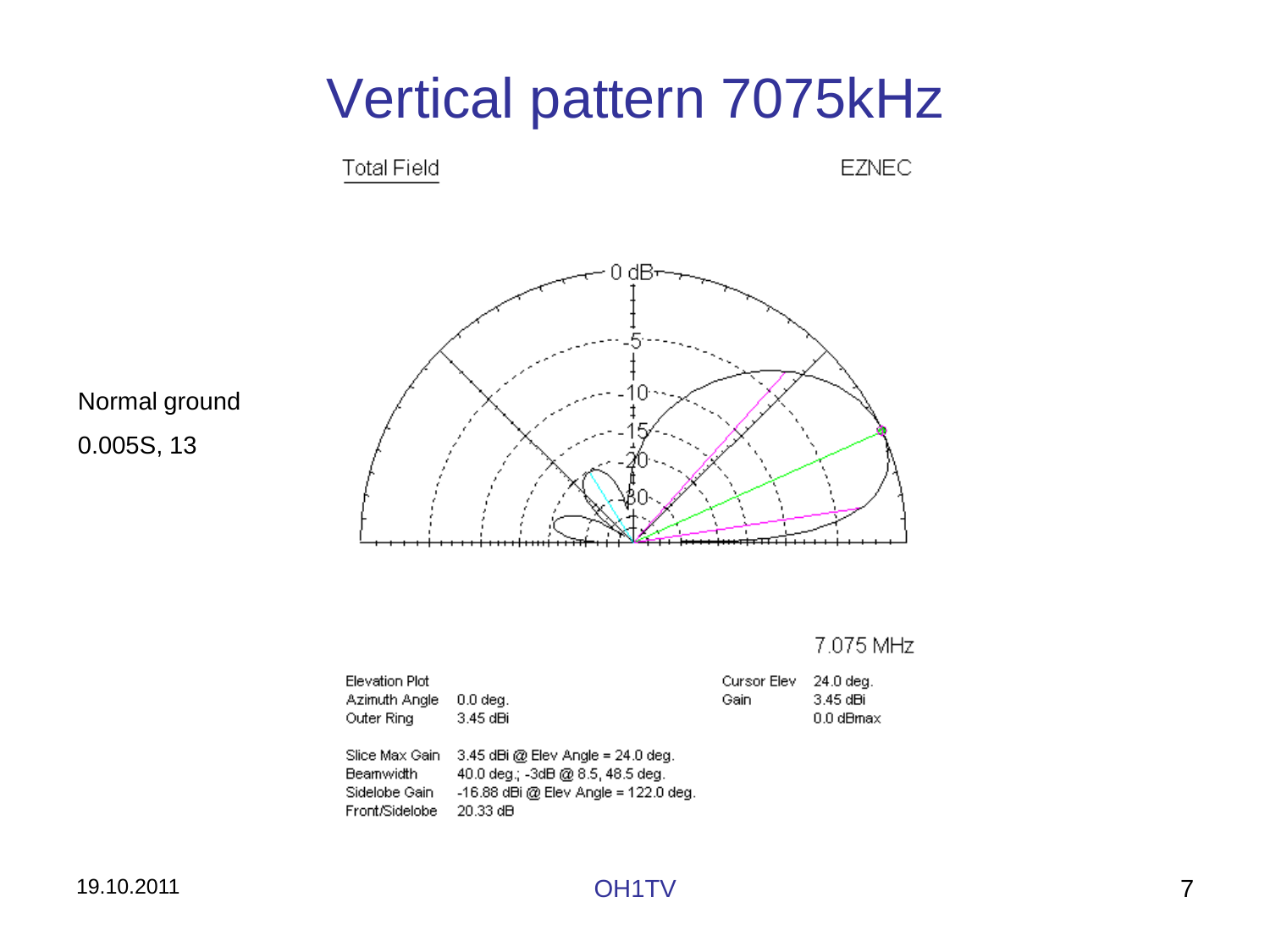## Horizontal pattern on 24deg elevation

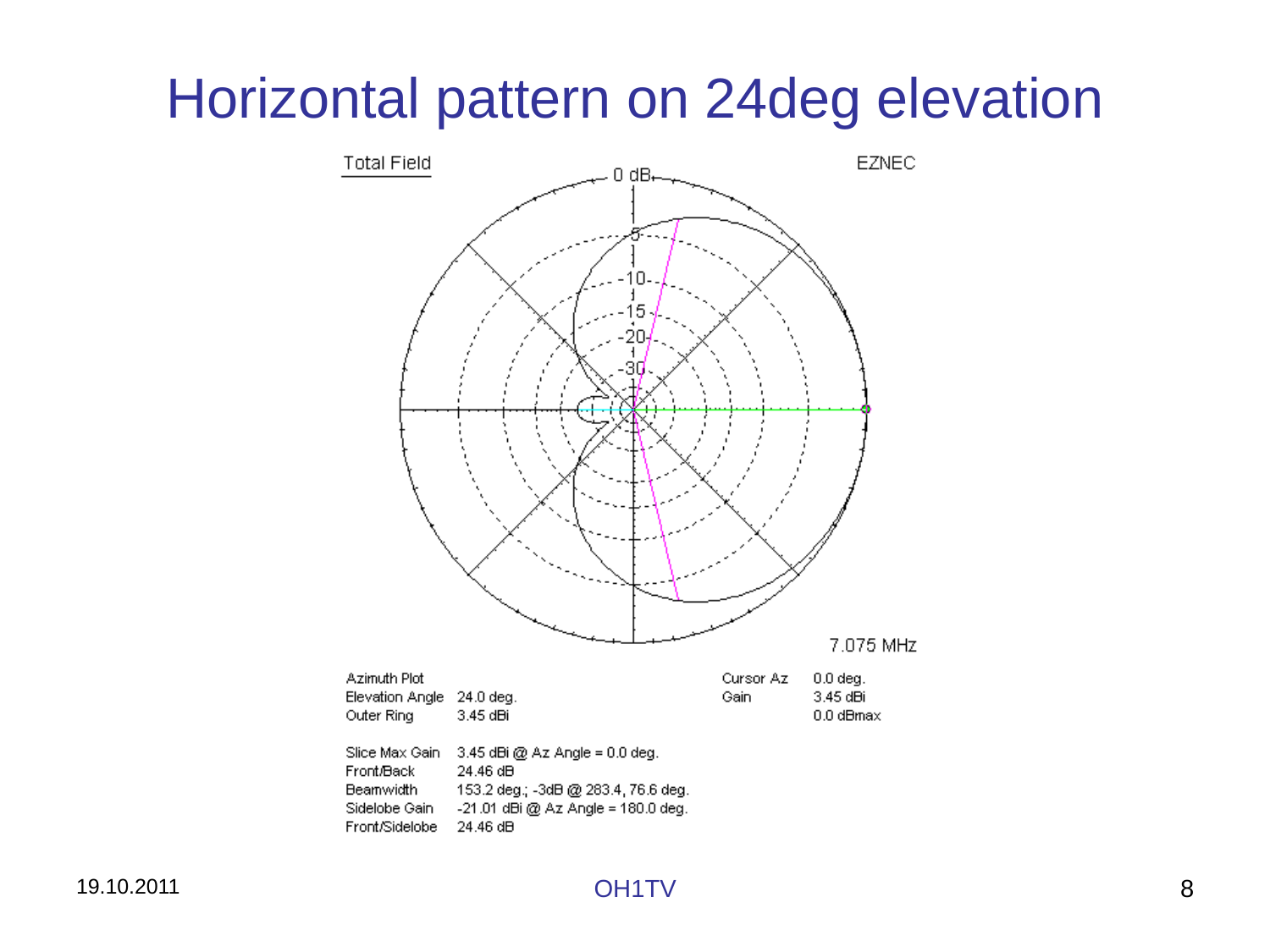## SWR

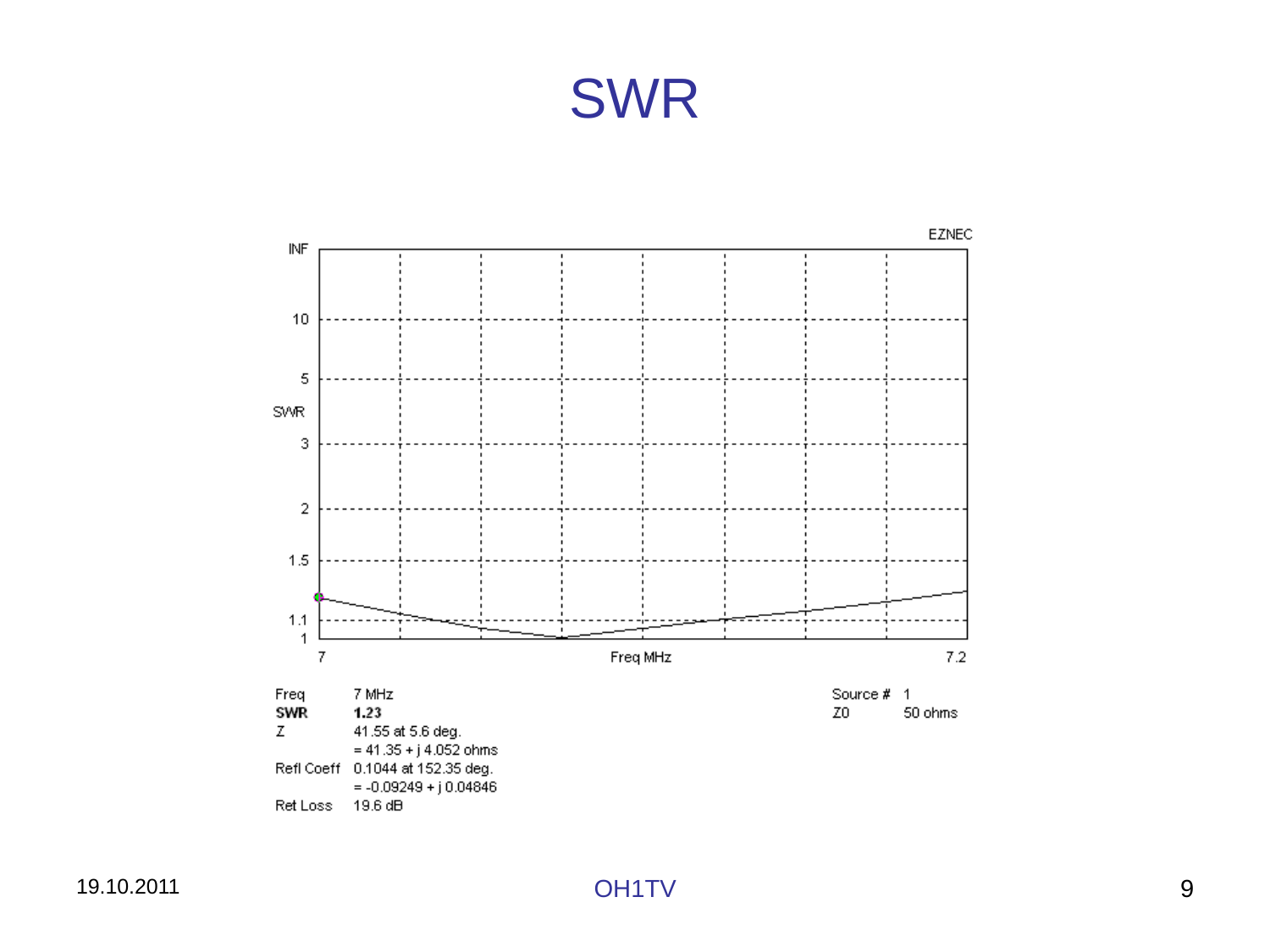## **Dimensions**



• Element spacing 10.50m

- Radial material dia 2mm cu
- 6 radials, 3 for each element
- Radial length 10.70m
- Spacing between radial 2 and 6 tips 0.50m
- Spacing between radial 4 and 7 tips 0.50m
- Radial height 1.5m
- Radiator length 10.24m dia 2mm wire
- Single element impedance on 7075kHz 33 - j21.5ohm
	- Single element resonance 7220kHz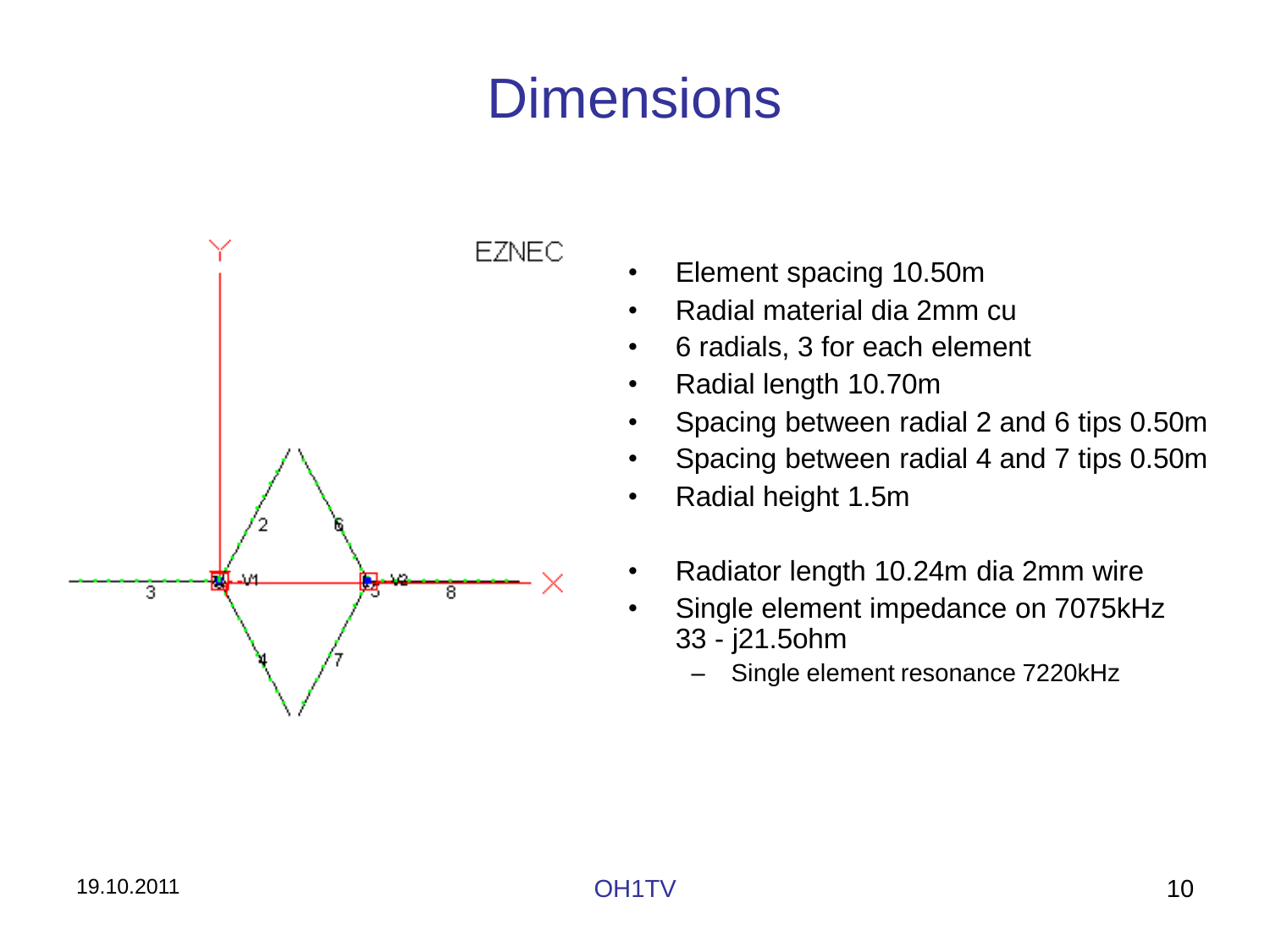#### Impedance when one element alone

#### or the other open

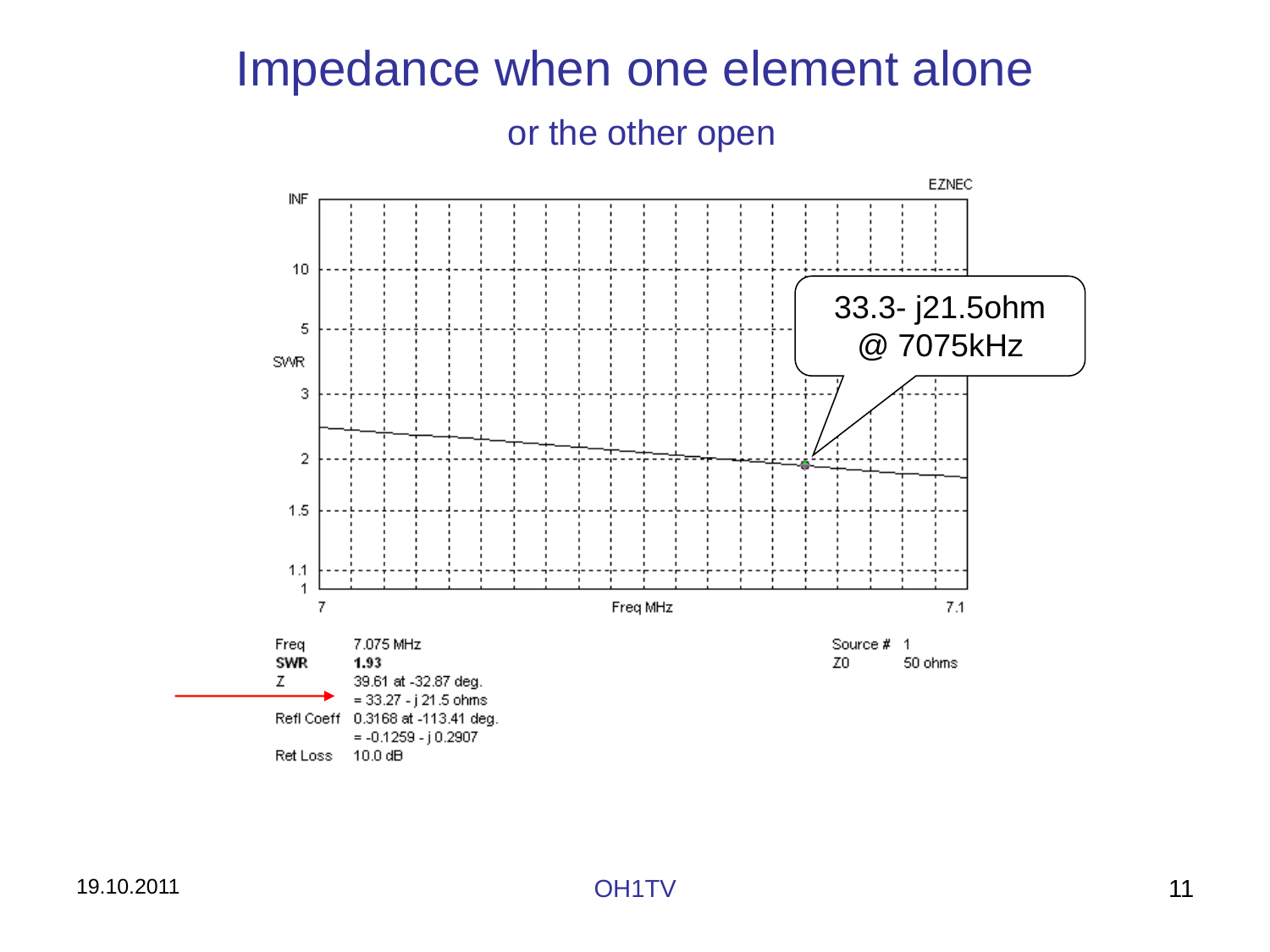#### Impedance when one element alone

#### or the other open

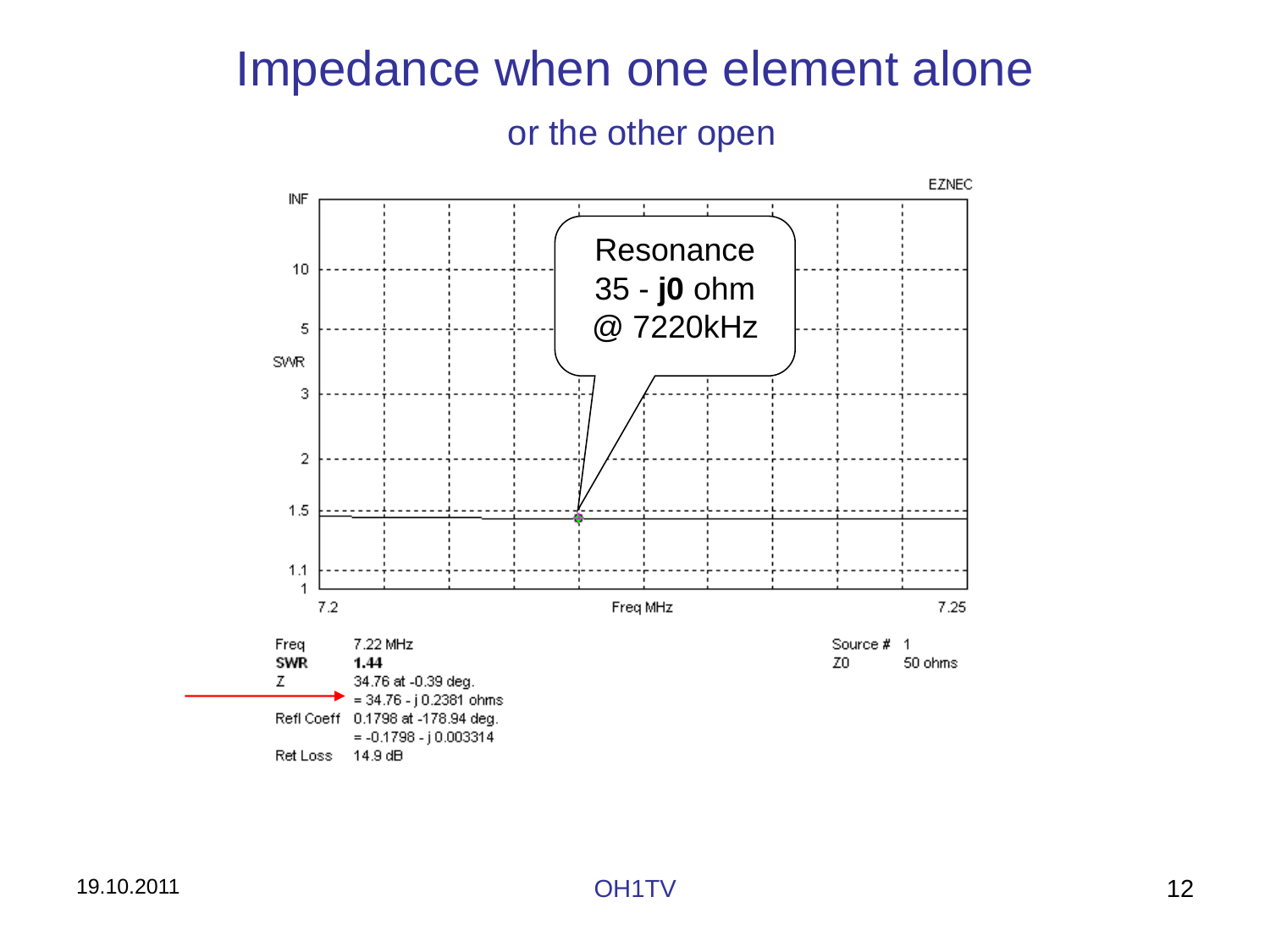

| Elevation Plot<br>Azimuth Angle<br>Outer Ring                   | $0.0$ dea.<br>3.47 dBi                                                                                                        | Cursor Elev<br>Gain | 24.0 deg.<br>3.47 dBi<br>0.0 dBmax |
|-----------------------------------------------------------------|-------------------------------------------------------------------------------------------------------------------------------|---------------------|------------------------------------|
| Slice Max Gain<br>Beamwidth.<br>Sidelobe Gain<br>Front/Sidelobe | $3.47$ dBi @ Elev Angle = 24.0 deg.<br>39.9 deg.; -3dB @ 8.5, 48.4 deg.<br>$-11.85$ dBi @ Elev Angle = 163.0 deg.<br>15.32 dB |                     |                                    |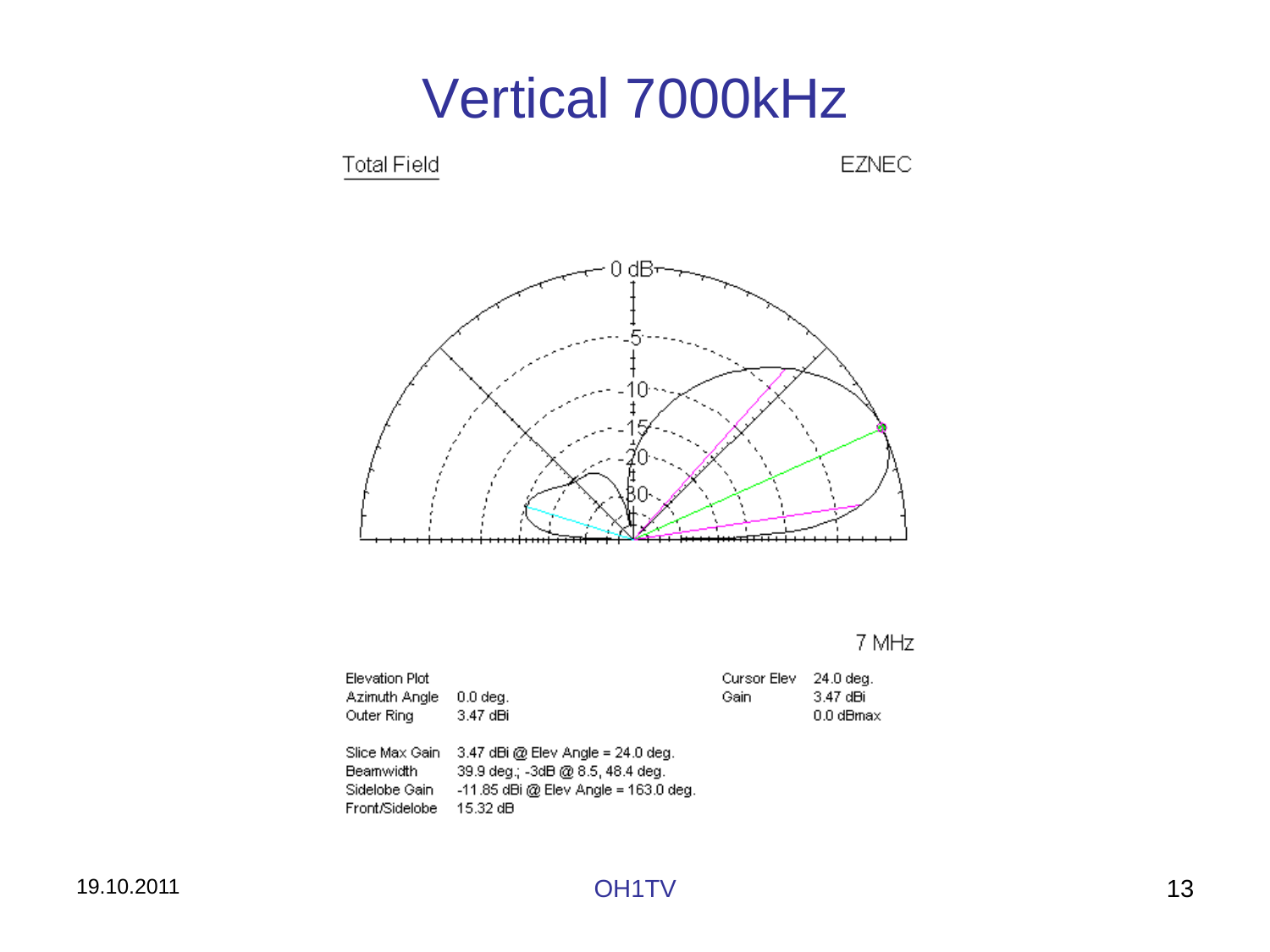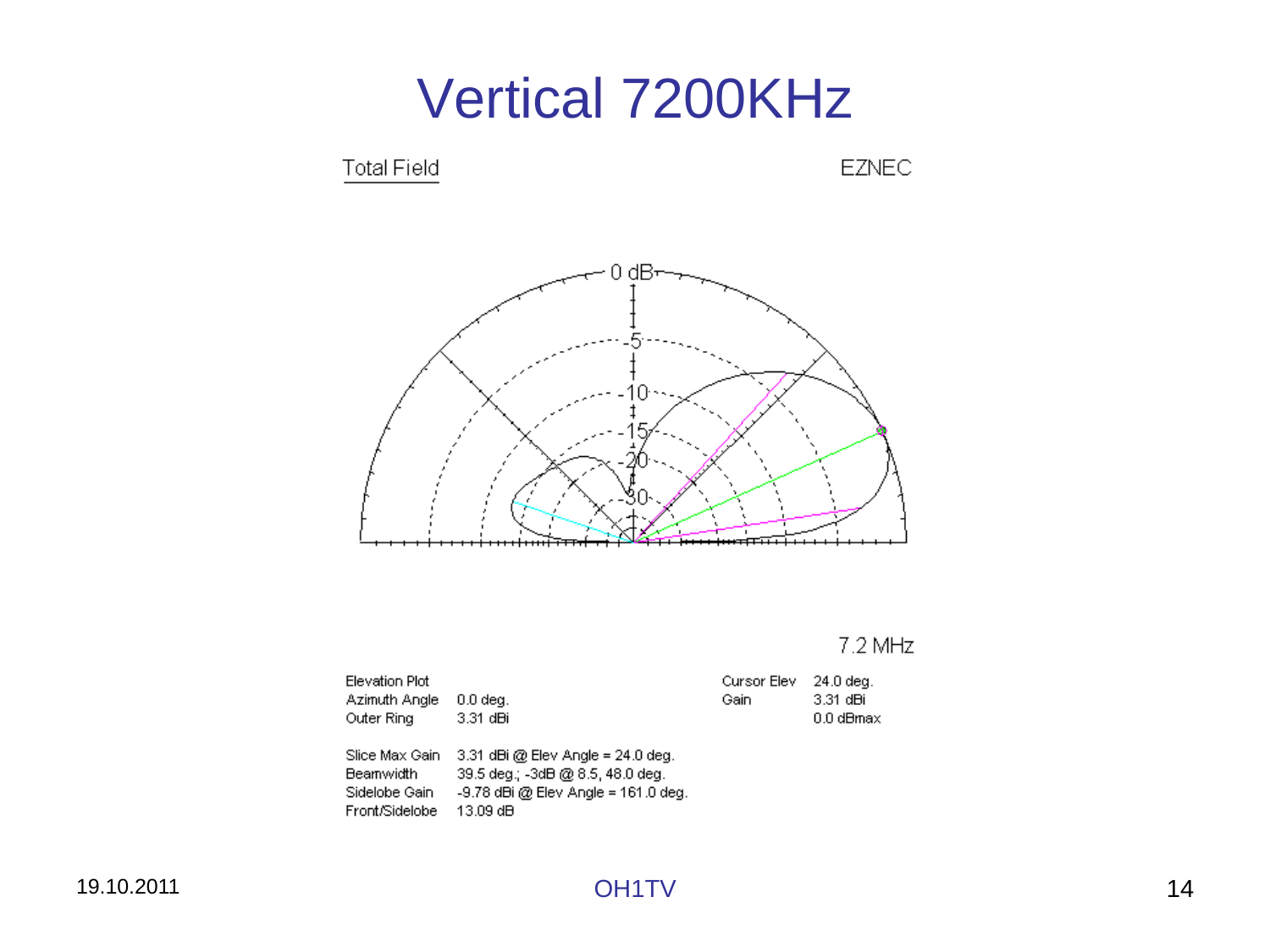#### Some advice for building the antenna

- 1. Use good current balun at the antenna feedpoint, also on both ends of the half lamda cable. For example10 pcs Amidon FB-31-1020 on coax. Material 43 ferrite can be used too: FB-43-1020, or similar. The coax cables shall not act as radials.
- 2. Dimensions are calculated for non-insulated wire. If you use insulated wire, wire lengths shall be shorter. Also wire diameter has its effects, thinner wire leads to longer dimensions. If you have Vector Network Analyzer, best way is to measure element feedpoint impedance and set the reactance to the required –j 21.5 ohm value on frequency 7075kHz. That measurement is best done when only one element is erected at time. The measurement shall be calibrated to show impedance at the very feedpoint of the element.
- 3. L-network L2 and C2 has only influence to impedance, not radiation pattern. Can be trimmed as needed.
- 4. Radiation pattern (phasing) in this construction depends only on dimensions of the elements and coil L1.
- 5. These wire lengths doesn't take into account possible wire termination to an egg insulator, where cu wire is twisted around the egg. This adds end capacitance and makes the wire electrically longer. A simple way is to use insulators as described in my VDA story, Project 62,
- 6. Small changes downwards in frequency can be made my adding wire lengths, same amount each. You can calculate that with normal wavelength formulas.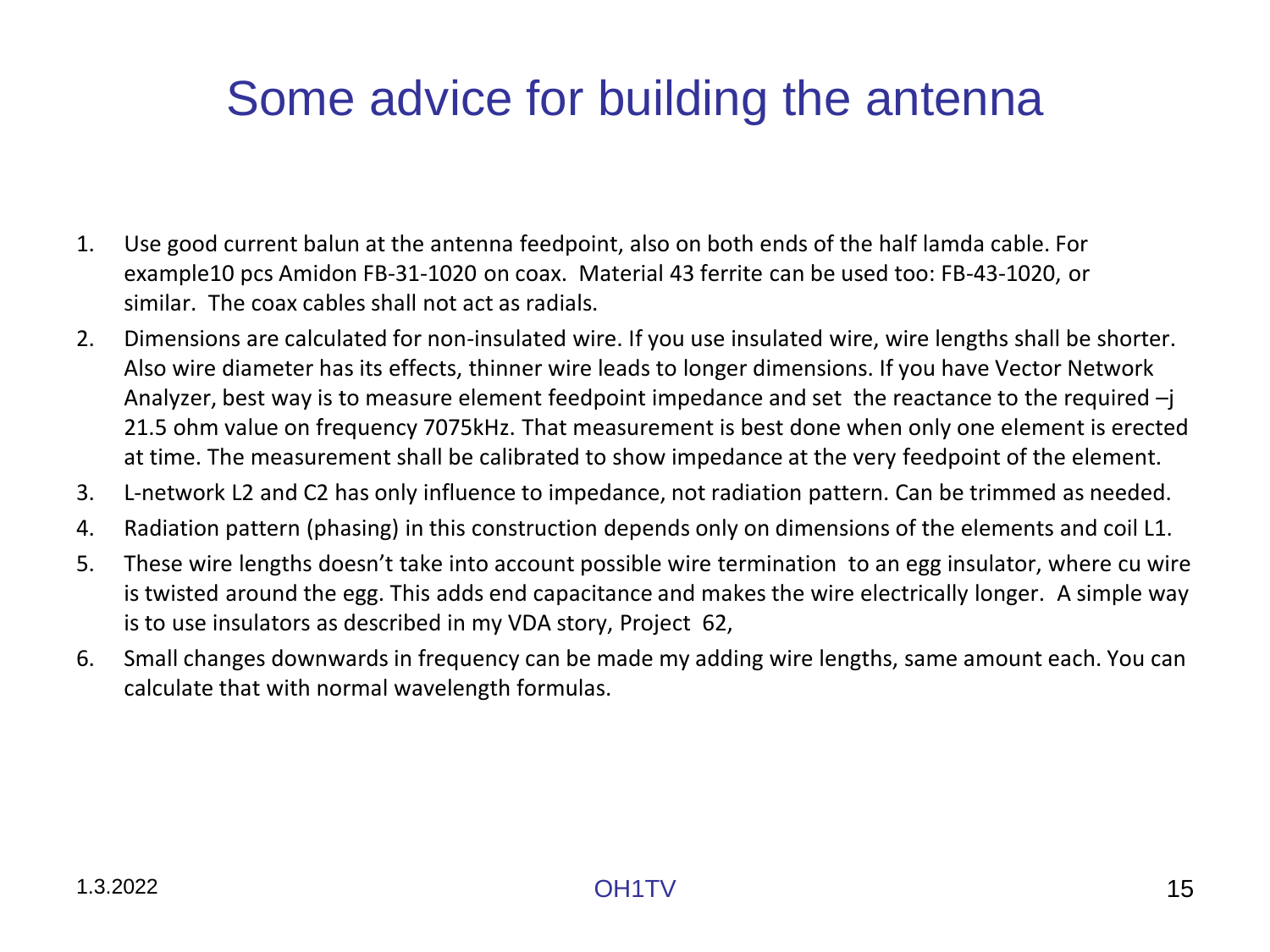### Portable 2-el 40m vertical, built by EA1DAV

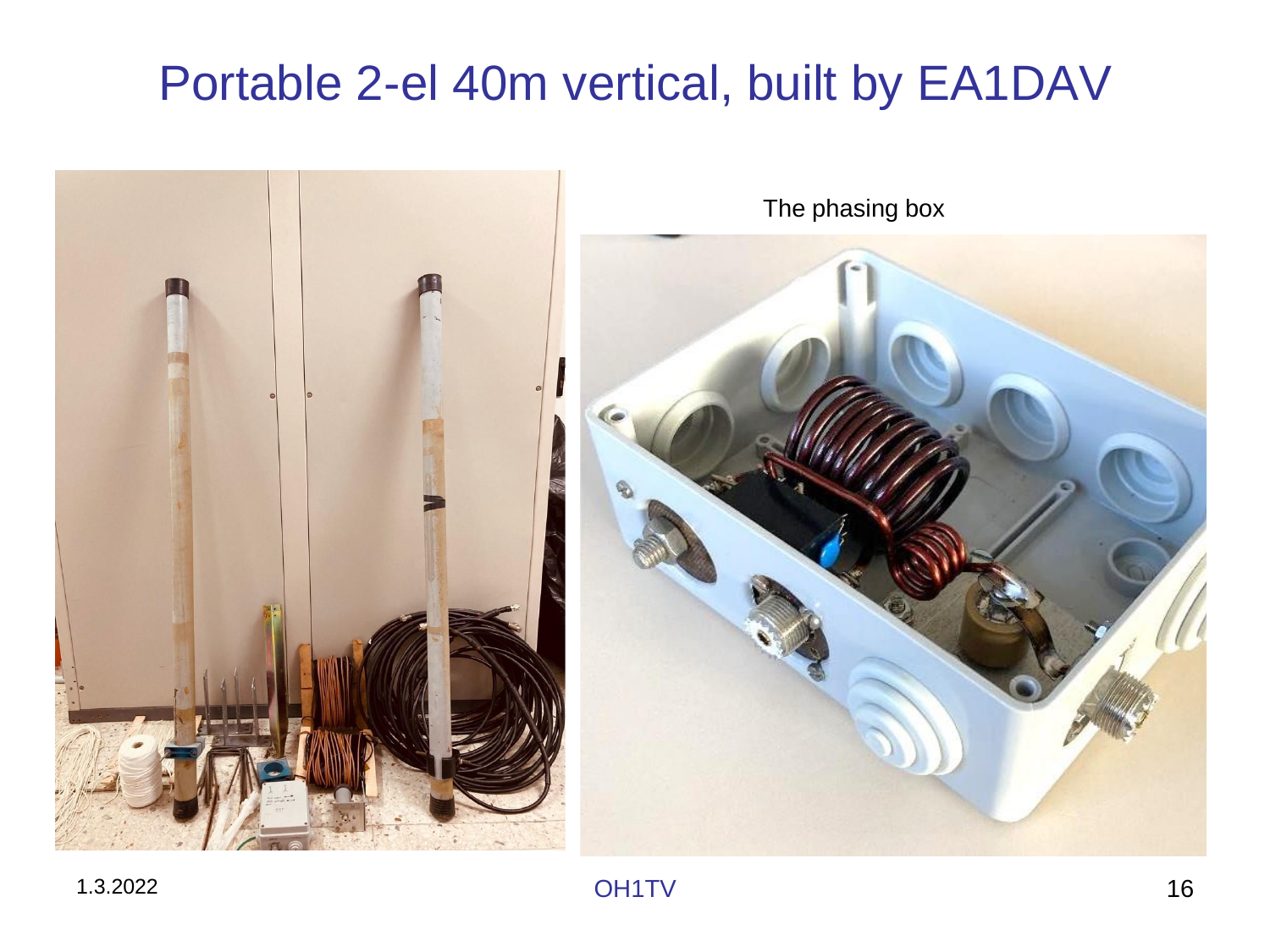#### Portable installation for contest by Jesus, EA1DAV